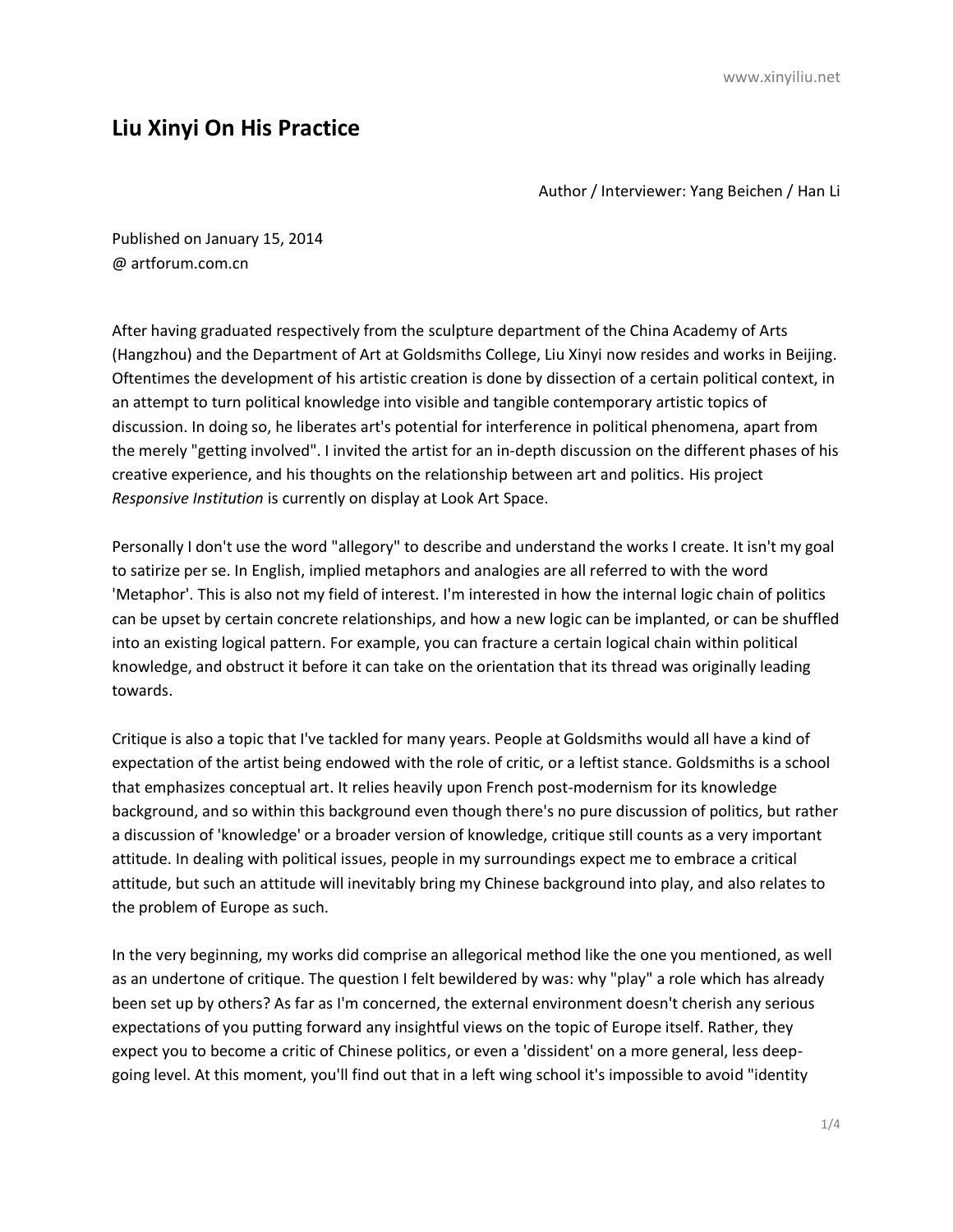politics". A whole series of contradictions has left me feeling that internal political relations can be the point from which I carry out my work. Perhaps some new angles can thereby be unearthed.

My graduation work (2010) counts as the first phase of my artistic creation. Although the three works in it were still to some extent related to the Chinese identity - to the extent that for about eight months after the graduation show I was unable to make works - I still made it explicit that "politics" was a fundamental topic that I was very concerned with, some kind of fundamental experience, that provided a means to extend toward more concrete phenomena, for example how different cultures are seen within daily life, or even as concrete a topic as how are consumption, identity and language approached. Politics acts as a kind of ground layer, which has kneaded into shape a method through which to react to the world.

Assuming that my graduation show constituted the first phase of my artistic creation, then the next two years, starting from *Civil Diplomacy* (2011), up until the work featured in the *On | Off* exhibit at UCCA, entitled *Rise of the 20th Century* (2011) counts as a following phase. This phase is representative for the period of time in between my graduation and my departure from England. Back then, I found myself in a phase where "you" are no longer a student enrolled at the school, and even have a certain difficulty in explicitly defining yourself as an artist. It was a kind of dissociative state: becoming dissociated from the Chinese art circles, as well as from my classmates, or perhaps from the world of professional artists. I had to find two jobs to make ends meet, at times even more than two, and I only had very limited time to put some of my ideas into practice. At that time, I was involved in exhibits, but none that could actually spur on my professional development.

*Rise of the 20th Century* (2011) was work in which I started to make attempts at making use of autonomous investigative properties. I hoped that through works that felt somehow "experimental", I could display the complexity of those things that are hard to conclusively generalize or put into logic. At that time, I came up with a bunch of similar ideas, of which *The Centre of the World* (2011) was the first to be put into practice. *Rise of the 20th Century* (2011) is an appraisal of political figures. Because of the divergence in opinions and positions, it's hard to give a fair and just evaluation, even though I didn't want to make "objectivity" into some kind of basic attitude. My method is aimed at producing some things that lie outside my own personal judgment. Assuming that I possess very strong judgment, then my work can only become a chart/diagram representation of that judgment, or rather an explanation, a footnote, these aren't the things that art should busy itself with. In my understanding, art can hopefully solve those problems that cannot be entirely solved on the plain of logic. The goal is to display these problems in a more interesting way through methods of visual experiment.

Over the past years, this has become a fundamental method in my work: it's not enough to assert that I wish to "rupture" certain chains of thought's logic: I also need to "rupture" my own attitude. Is it possible to come up with some new possibility within the artist's musings and estimations? - Be it visual or pertaining to ways of thinking - It all depends on whether or not I'm able to establish a model, which can then hopefully become self-consistent, be relatively complete in itself. Then, by slowly distancing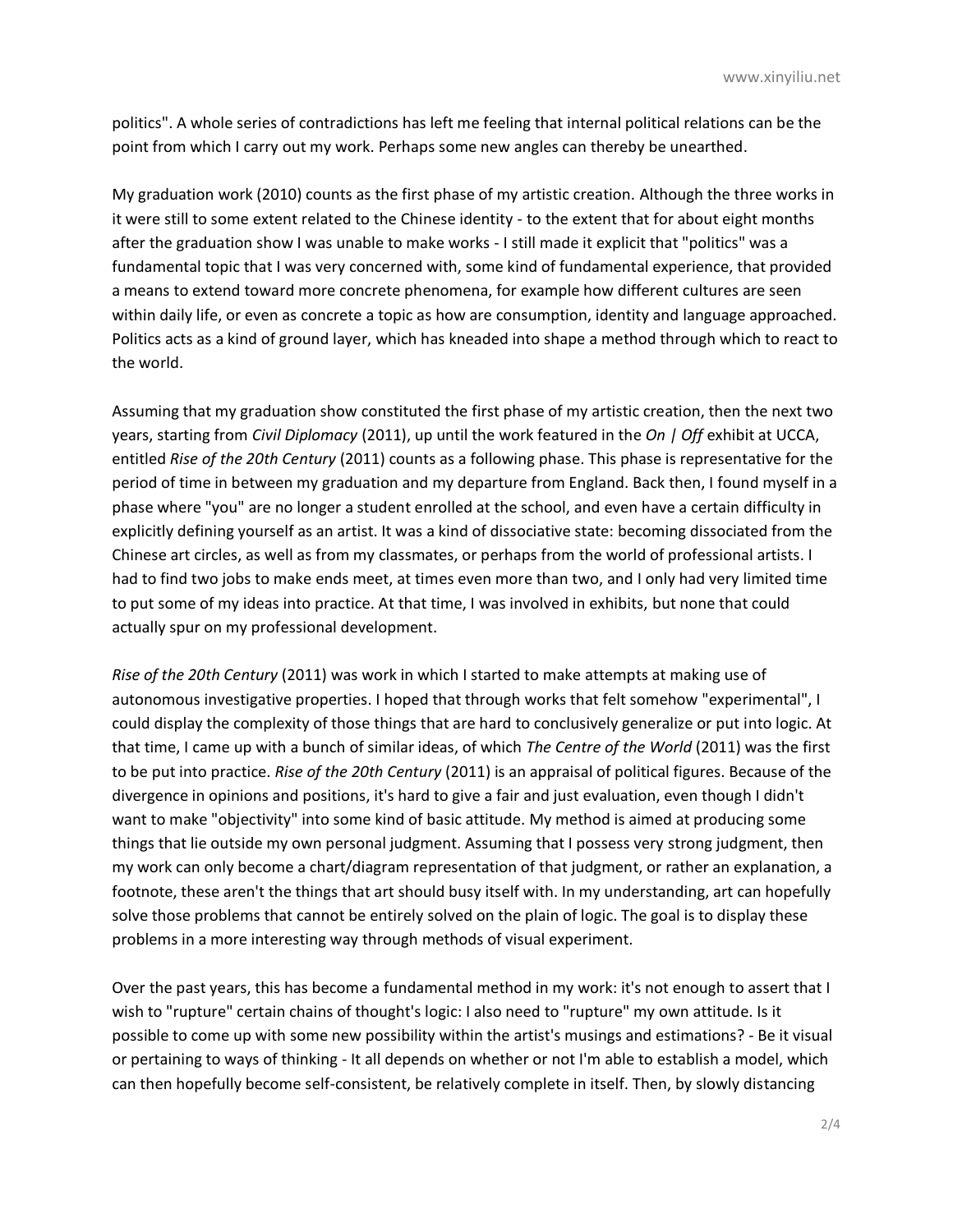myself from it, it becomes a point of that arouses my interest, it's no longer my own judgment, but rather a kind of knowledge, a brand-new thing, which through trimming here and there becomes gradually unfamiliar again.

I'm inclined to consider everything I've done after my return home as a new phase, because I'm attempting to implant myself anew within a certain context. But primarily I don't hold any grand expectations towards this "industry". When I just got back I still considered that through technical work such as editing texts or installing exhibits I would be able to find my new position. Taking part in groupexhibits at home in China, or even solo exhibits, only partly relieved me of my anxieties. These anxieties were caused by family life, as well as fussing over wanting to affirm myself explicitly as an artist. From now on, it appears I can fend off some of the influence the industry exerts on me, allowing me to work according to my own rhythm.

After I had my first solo exhibit in 2012, I received a sort of confirmation: it wasn't my desire to become an artist who exhibits in galleries. Making works solely for the industry to continuously satisfy the needs of an art market, this was not what I was laid out to do. Something became ever so clear to me: whether I'm able to work out some new aspect, remains to be seen. You could say that *RESPONSIVE INSTITUTION* was a highly autonomous work. It's kind of like a "musical accompaniment", or an alternative type of "melody" - artists can't only possess one type of melody, or work according to a single method. Except for exhibits, I wish to be able to engage in work that has some autonomy to it, so I can reach an expression that lies outside the context of gallery sales. This stems from my initial interest in artists' selfcurating and self-planning.

To put it conclusively, I'm not at all an artist who "does" politics. I feel the work that I do is a kind of examination of political knowledge, or a dissection of it. I can be likened to a shitty repairman opening up a radio, reassembling it and making it into "another" thing. It'll still be that thing, but the original functions of that radio won't exist any longer, or it'll have changed into an object that's meant purely to be watched, recalling associations of its former functions. Only then will it become clear how material a thing that radio is, what type of existence it leads. Perhaps that's wherein my work lies.

It's hard for me to avoid the question how my works reflect upon political discussions of China in the present moment. I think it might well take several years to confront this issue. It's the same as getting reacquainted with an environment that you originally knew like the back of your hand. Living abroad for a few years has allowed me to realize that understanding the politics of China actually is an undertaking requiring huge amounts of energy. It's not as easy as finding a general entry point or arriving at a macrolevel knowledge-based judgment. Actually, after having spent about two years, some of my works have already started to relate to the Chinese political context, among which *GEMS* (2013), because all of the beverages used in the work were found on the Chinese market. Another obvious one is the work *RESPONSIVE POLITICS* (2013), because it alludes to the political visions that have arisen within the borders of China over the past 100 years. These topics interested me to begin with, but now they have